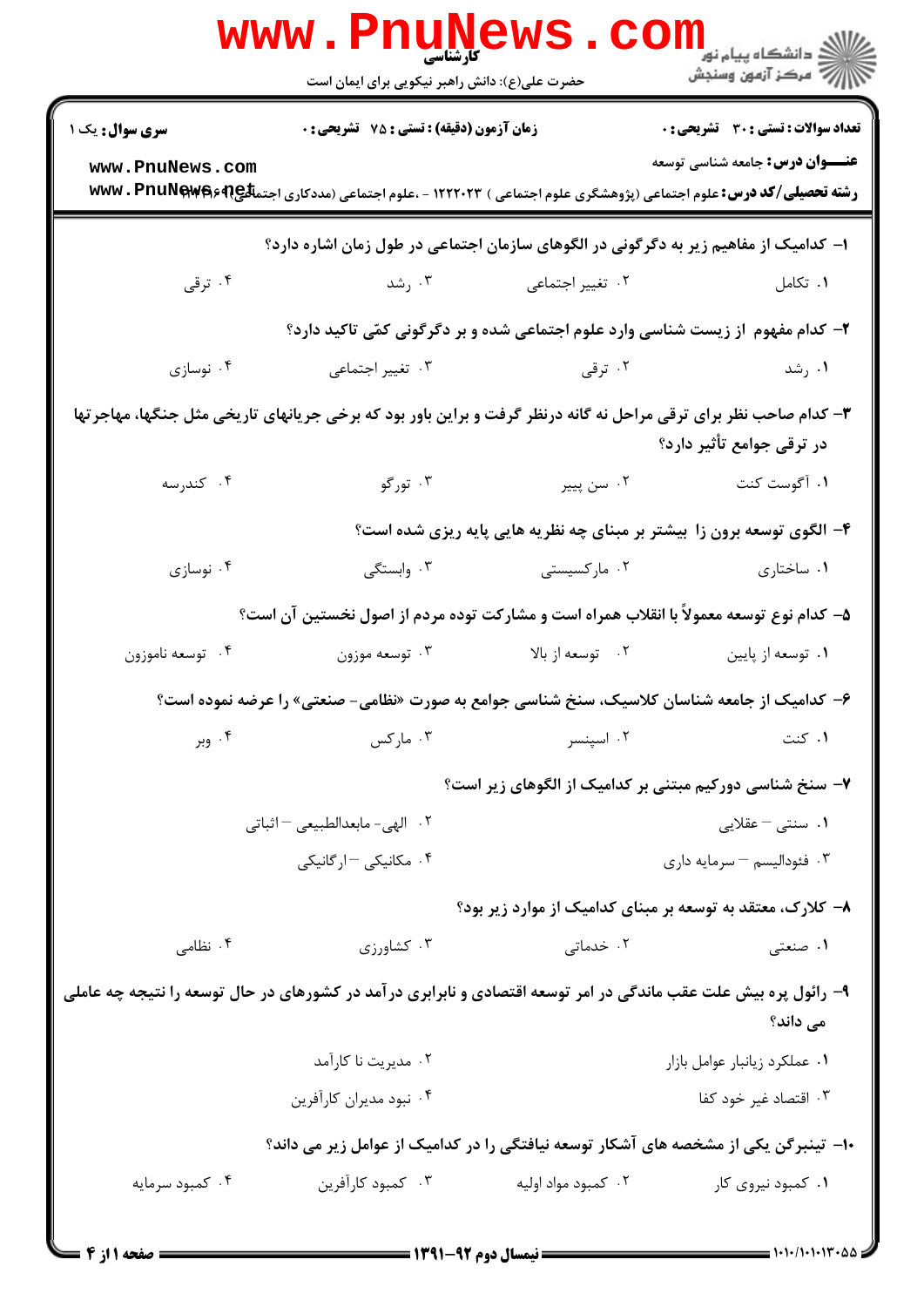|                                                                                                                              | <b>www.Pnuge</b><br>حضرت علی(ع): دانش راهبر نیکویی برای ایمان است |                 | الاد دانشگاه پیام نور<br>الاس مرکز آزمون وسنجش                                                                                                                              |  |
|------------------------------------------------------------------------------------------------------------------------------|-------------------------------------------------------------------|-----------------|-----------------------------------------------------------------------------------------------------------------------------------------------------------------------------|--|
| <b>سری سوال : ۱ یک</b>                                                                                                       | زمان آزمون (دقیقه) : تستی : 75 گشریحی : 0                         |                 | <b>تعداد سوالات : تستی : 30 ٪ تشریحی : 0</b>                                                                                                                                |  |
| www.PnuNews.com                                                                                                              |                                                                   |                 | <b>عنـــوان درس:</b> جامعه شناسی توسعه<br><b>رشته تحصیلی/کد درس:</b> علوم اجتماعی (پژوهشگری علوم اجتماعی ) ۱۲۲۲۰۲۳ - ،علوم اجتماعی (مددکاری اجتم <b>لگع)؟ WWW . PnuNewe</b> |  |
|                                                                                                                              |                                                                   |                 | 1۱– از نظر روستو کشورهای توسعه نیافته پس از رسیدن به کدام مرحله، در همان مسیری قرار خواهند گرفت که کشورهای<br>توسعه یافته از آن گذشته اند؟                                  |  |
| ۰۴ مرحله مصرف انبوه                                                                                                          | ۰۳ مرحله بلوغ                                                     | ۰۲ مرحله خيز    | ۰۱ مرحله سنتی                                                                                                                                                               |  |
|                                                                                                                              |                                                                   |                 | ۱۲– نظریه انگیزه کسب موفقیت در کدامیک از انگاره های نوسازی قرار می گیرد؟                                                                                                    |  |
| ۰۴ انگاره فرايند                                                                                                             | ۰۳ انگاره روانشناختی                                              | ۰۲ انگاره ساختی | ۰۱ انگاره فرهنگی                                                                                                                                                            |  |
| ۱۳- دونالد اسمیت چه عاملی را مؤثر ترین فرایندی می داند که تغییرات اجتماعی و فرهنگی را در جوامع در حال توسعه موجب<br>می گردد؟ |                                                                   |                 |                                                                                                                                                                             |  |
| ۰۴ صنعتی شدن                                                                                                                 | دنیایی شدن $\cdot$ ۳                                              | ۰۲ شهری شدن     | ۰۱ غربي شدن                                                                                                                                                                 |  |
|                                                                                                                              |                                                                   |                 | ۱۴- ریشه فکری نظریات وابستگی در آرای کدام صاحب نظر قرار دارد؟                                                                                                               |  |
| ۰۴ مارکس                                                                                                                     | ۰۳ پارسونز                                                        | ۰۲ باران        | ۰۱ دوز سانتوز                                                                                                                                                               |  |
|                                                                                                                              |                                                                   |                 | ۱۵– این نظر که توسعه یافتگی و توسعه نیافتگی دو روی یک سکه هستند، از کدامیک از نظریه پردازان زیر است؟                                                                        |  |
| ۰۴ باران                                                                                                                     | ۰۳ والرشتاين                                                      | ۰۲ گوندر فرانک  | ۰۱ دوز سانتوز                                                                                                                                                               |  |
|                                                                                                                              |                                                                   |                 | ۱۶– کدامیک از انواع وابستگی ها بر پایه تشکیل شرکت های چند ملیتی به دست کشورهای مسلط در کشورهای وابسته استوار<br>است؟                                                        |  |
| ۰۴ وابستگی جدید                                                                                                              | ۰۳ وابستگی صنعتی                                                  | ۰۲ وابستگی مالی | ۰۱ وابستگی استعماری                                                                                                                                                         |  |
|                                                                                                                              |                                                                   |                 | <b>۱۷</b> - کاردوسو و فالتو از پیشکسوتان کدام نظریه محسوب می شوند؟                                                                                                          |  |
|                                                                                                                              | ۰۲ توسعه وابسته                                                   |                 | ۰۱ وابستگی جدید                                                                                                                                                             |  |
|                                                                                                                              | ۰۴ امپریالیسم و توسعه نیافتگی                                     |                 | ۰۳ توسعه نیافتگی شدید                                                                                                                                                       |  |
|                                                                                                                              |                                                                   |                 | ۱۸– از نظر لاکلا نقش کدامیک از عناصر شیوه های تولید، تعیین کننده است؟                                                                                                       |  |
|                                                                                                                              | ۰۲ تصاحب مازاد اقتصادی                                            |                 | ٠١. مالكيت وسايل توليد                                                                                                                                                      |  |
|                                                                                                                              | ۰۴ تکامل نیروهای مولد                                             |                 | ۰۳ تقسیم کار                                                                                                                                                                |  |
|                                                                                                                              |                                                                   |                 | ۱۹- استبداد در زمره کدام یک از موانع داخلی توسعه است؟                                                                                                                       |  |
| ۰۴ اقتصادی                                                                                                                   | ۰۳ فرهنگی                                                         | ۰۲ سیاسی        | ٠١. اجتماعي                                                                                                                                                                 |  |
|                                                                                                                              |                                                                   |                 |                                                                                                                                                                             |  |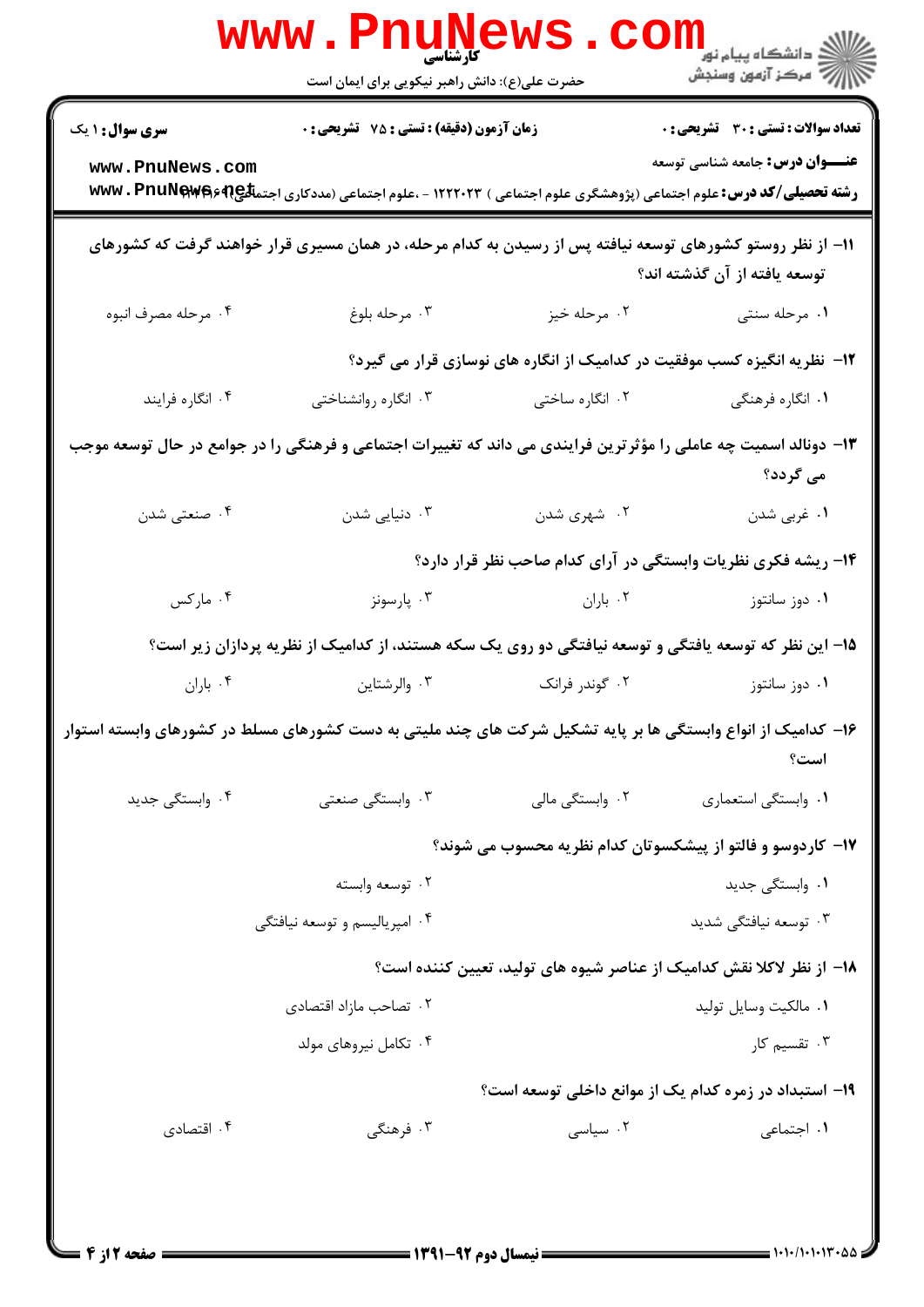|                        | www.PnuNews                                                                                                                       |                | دانشگاه پيام نور <mark>∟ .</mark><br>ا <mark>∛</mark> مرکز آزمون وسنجش     |
|------------------------|-----------------------------------------------------------------------------------------------------------------------------------|----------------|----------------------------------------------------------------------------|
|                        | حضرت علی(ع): دانش راهبر نیکویی برای ایمان است                                                                                     |                |                                                                            |
| <b>سری سوال : ۱ یک</b> | زمان آزمون (دقیقه) : تستی : 75 گشریحی : 0                                                                                         |                | <b>تعداد سوالات : تستی : 30 - تشریحی : 0</b>                               |
| www.PnuNews.com        | <b>رشته تحصیلی/کد درس:</b> علوم اجتماعی (پژوهشگری علوم اجتماعی ) ۱۲۲۲۰۲۳ - ،علوم اجتماعی (مددکاری اجتم <b>لگع)؟ www . PnuNewe</b> |                | <b>عنـــوان درس:</b> جامعه شناسی توسعه                                     |
|                        |                                                                                                                                   |                | +۲- در کشورهای در حال توسعه فن آوری وارداتی بیشتر در چه راستایی است؟       |
|                        | ۰۲ در جهت رفع نیازهای داخلی                                                                                                       |                | ۰۱ در جهت رفع نیازهای خارجی                                                |
|                        | ۰۴ به منظور تولیدات و صادرات                                                                                                      |                | ۰۳ در جهت پاسخگویی به تقاضاهای داخلی                                       |
|                        | <b>۳۱</b> – کدامیک از موانع فرهنگی زیر باعث می شود تا افراد هر آنچه را بر آنها روا می شود بپذیرند و روحیه محافظه کاری بر          |                | انسان مسلط شود؟                                                            |
| ۰۴ تقدیر گرایی         | ۰۳ کمبود شناخت علمی                                                                                                               | ۰۲ تضاد قومی   | ۰۱ تجدد ستیزی                                                              |
|                        |                                                                                                                                   |                | ۲۲- خطر جهانی شدن فرهنگ در جامعه سرمایه داری چیست؟                         |
|                        | ۰۲ نابودی سنت های دست و پا گیر                                                                                                    |                | ۰۱ كاهش رشد جمعيت                                                          |
|                        | ۰۴ ایجاد توسعه ناموزون و ناپایدار                                                                                                 |                | ۰۳ ترویج ارزشهای سرمایه داری                                               |
|                        | ۲۳– اغلب جامعه شناسان، اصلی ترین مانع توسعه کشورهای عقب مانده را در چه عاملی می دانند؟                                            |                |                                                                            |
| ۰۴ موانع فرهنگی        | ۰۳ موانع اقتصادی                                                                                                                  | ۰۲ موانع سیاسی | ٠١ موانع زيست محيطي                                                        |
|                        |                                                                                                                                   |                | ۲۴– در الگوی نوسازی فرهنگی چه عاملی نقش تعیین کننده دارد؟                  |
| ۰۴ تجارت               | ۰۳ وسایل ارتباط جمعی                                                                                                              | ۰۲ تکنولوژی    | ۰۱ توسعه کشاورزی                                                           |
|                        | ۲۵– در کدامیک از الگوهای توسعه ارتباط نزدیک با اتحاد جماهیر شوروی به عنوان حامی کشورهای عقب مانده، توصیه شده                      |                | بود؟                                                                       |
|                        | ۰۲ الگوی توسعه بر مبنای خودکفایی                                                                                                  |                | ۰۱ الگوی توسعه متوازن                                                      |
|                        | ۰۴ الگوی توسعه جدید                                                                                                               |                | ۰۳ الگوی توسعه وابسته                                                      |
|                        | ۲۶- در کدامیک از الگوهای توسعه تأکید بر راهبرد دعوت از سرمایه گذاری خارجی است؟                                                    |                |                                                                            |
|                        | ۰۲ الگوی توسعه بر مبنای خودکفایی                                                                                                  |                | ۰۱ الگوی توسعه متوازن                                                      |
|                        | ۰۴ الگوی توسعه جدید                                                                                                               |                | ۰۳ الگوی توسعه وابسته                                                      |
|                        |                                                                                                                                   |                | ۲۷– در الگوی توسعه پایدار، کدام گزینه دنبال می شود؟                        |
|                        |                                                                                                                                   |                | ۰۱ صرفاً رفع نیازهای کنونی بدون توجه به رفع نیازهای آیندگان                |
|                        |                                                                                                                                   |                | ۰۲ اداره و بهره برداری صحیح از منابع پایه برای دستیابی به الگوی مصرف مطلوب |
|                        |                                                                                                                                   |                | ۰۳ توجه صرف به نیازهای نسل آینده و بی توجهی به نسل امروز                   |
|                        |                                                                                                                                   |                | ۰۴ تضعیف انگیزه مردم محوری                                                 |